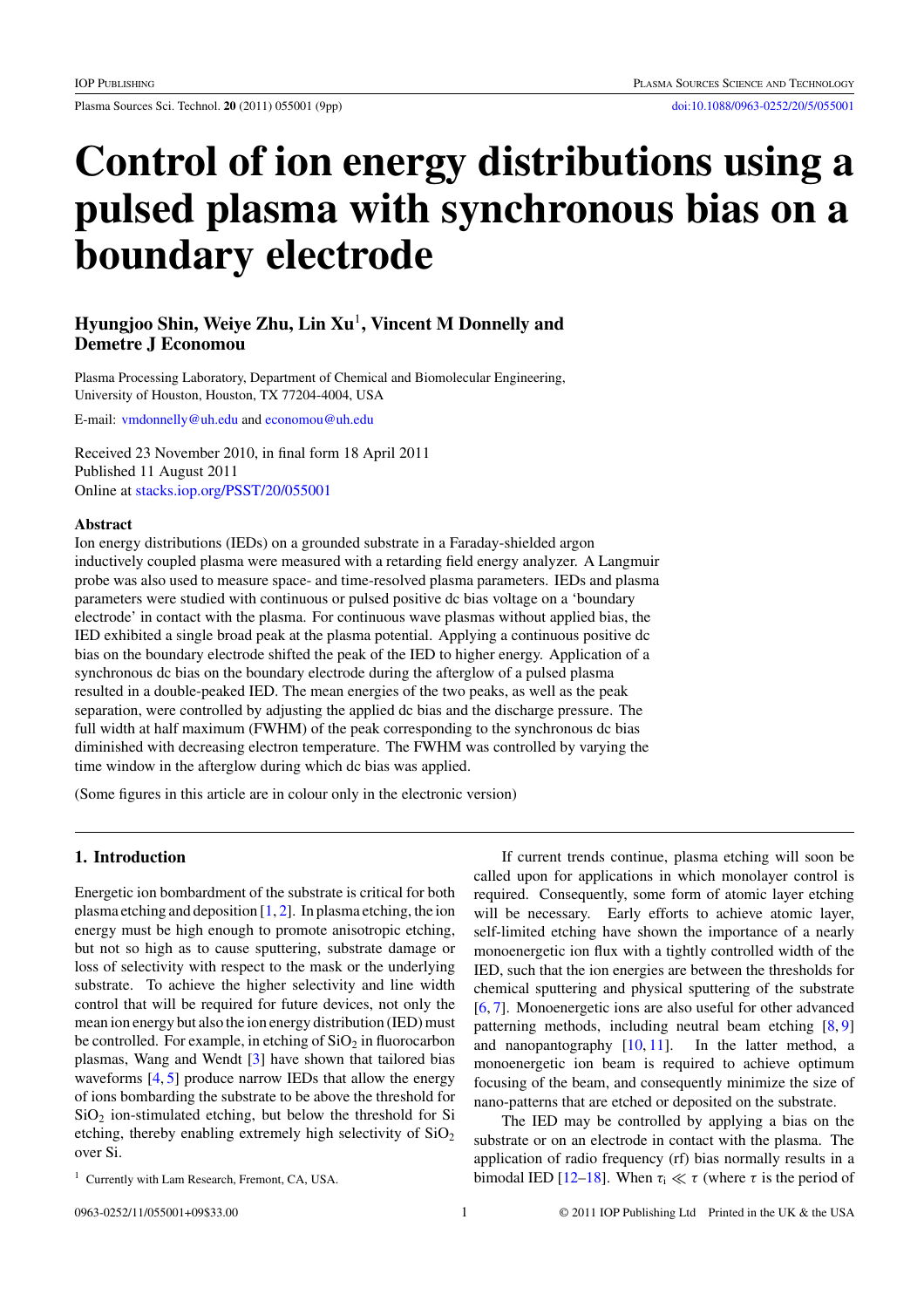<span id="page-1-0"></span>

**Figure 1.** Schematic of the experimental system. The retarding field energy analyzer (RFEA) could be replaced by a movable Langmuir probe (LP) to perform spatially resolved measurements. The inset shows details of the RFEA.

the applied bias and  $\tau_i$  is the ion transit time through the sheath), ions respond to the instantaneous sheath voltage, and the IED is rather broad. As  $\tau_i/\tau$  increases, the width of the distribution decreases and, for very high  $\tau_i/\tau$ , the IED becomes single peaked. However, for very high frequencies (very small *τ* ), the wavelength of the applied field may become comparable to the substrate dimension, resulting in undesirable effects, such as non-uniform voltage distribution on the substrate electrode [\[20\]](#page-8-0).

Other investigators have controlled the IED by applying a bias on a separate electrode in contact with the plasma. For example, Smith and Overzet [\[21\]](#page-8-0) and Coburn and Kay [\[22\]](#page-8-0) applied bias to a metal electrode, thereby shifting the plasma potential  $(V_P)$  and modifying the IED on the substrate. A similar approach was followed by Panda *et al*[\[8\]](#page-8-0), in controlling the energy of fast neutrals emanating from a neutral beam source. Application of a bias on a 'boundary electrode' raised the plasma potential and expelled positive ions out of the plasma, through a metal grid with high aspect ratio holes. The ions were naturalized on the grid by undergoing grazing angle collisions with the walls, thereby yielding a fast neutral beam. Xu *et al* [\[23\]](#page-8-0) obtained nearly monoenergetic IEDs by applying a dc bias on a boundary electrode in a pulsed capacitively coupled plasma. By applying the bias synchronously in the afterglow they were able to minimize the width of the distribution.

In this study, the IED was controlled by applying a synchronous positive dc bias to a boundary electrode during the afterglow of a Faraday-shielded inductively coupled pulsed plasma. In contrast to Xu *et al* [\[23\]](#page-8-0), this work focuses on relatively low ion energies. Space- and time-resolved Langmuir probe (LP) measurements were used to monitor

important plasma parameters to help explain the dependence of the IEDs on reactor operating conditions.

## **2. Experimental apparatus**

## *2.1. Plasma source*

Figure 1 shows a schematic of the experimental apparatus used in this study. The inductively coupled plasma (ICP) was ignited by a 3-turn spiral coil in a 17.8 cm long, 8.6 cm inside diameter alumina tube. A copper Faraday shield prevented capacitive coupling between the coil and the plasma. The discharge tube was connected to a cubical stainless steel (SS) chamber through an adaptor flange. A water channel in that flange served to cool the Faraday shield and prevent overheating of the discharge tube. The system was pumped by a 300  $1\,\mathrm{s}^{-1}$ turbopump backed by a dry pump. Pressure was measured by an MKS 629 (0.1 Torr full scale) capacitance manometer mounted downstream of the plasma. Little change (*<*5% increase) was observed in this pressure when the plasma was ignited. A calibration experiment, without plasma, showed that the pressure at the discharge region was about 30–40% higher than that measured at the position of the pressure gauge. Pressures reported below are all calibrated values and refer to the plasma region.

An SS electrode (henceforth called the 'boundary electrode') comprised the top of the plasma source (figure 1). The boundary electrode had three coaxial cylindrical SS rings welded to the electrode to increase the total surface area to about  $300 \text{ cm}^2$  and minimize sputtered metal from coating the chamber. The large surface area was found to be necessary during LP measurements when the probe was biased close to *V*<sub>P</sub>. A large grounded surface was then required to supply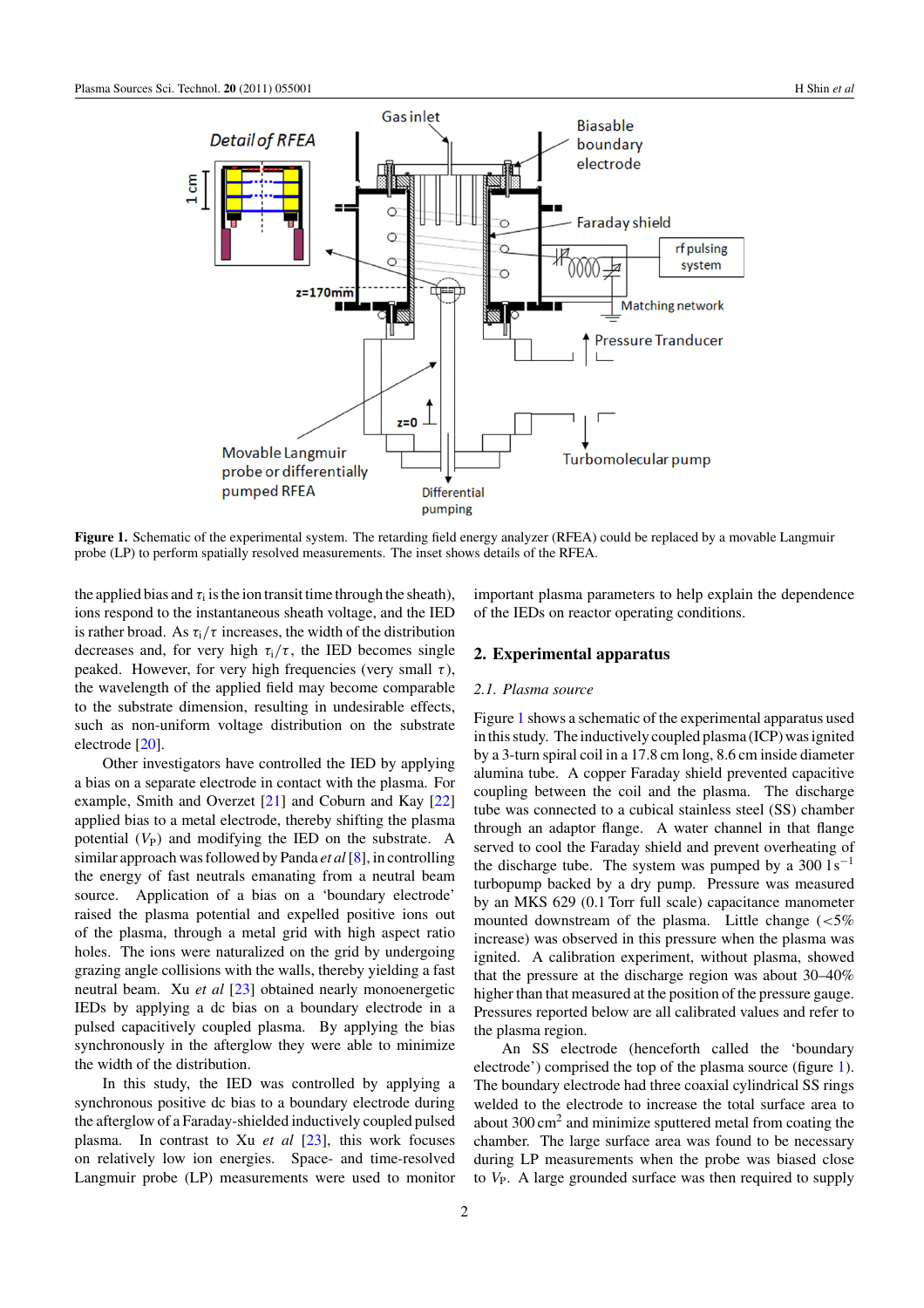an adequate electron current, preventing an artificial increase in *V*P. (A reference electrode on the LP corrects for such a shift in  $V_{\rm P}$ , up to all but the highest plasma densities investigated here.) Argon gas (high purity, 99.999%) was fed into the discharge tube through a 1 mm diameter hole at the center of the boundary electrode.

Plasma power at 13.56 MHz was supplied using a function generator (Hewlett Packard model 3325A) feeding a power amplifier (ENI model A-500). The output of the amplifier was connected to the coil via an L-type matching network. Forward and reflected power was monitored by in-line Bird meters placed before the matching network. For a typical continuous wave (cw) 300 W Ar plasma at 14 mTorr, the reflected power was 1–2 W. The actual power dissipated in the plasma is somewhat lower than the net power delivered to the matching box due to power losses. For pulsed-plasma operation, the rf pulse was amplitude-modulated by another function generator (BNC model 645). Waveforms were monitored using a fourchannel oscilloscope (Tektronix model TDS 2024B). Base case conditions for pulsed-plasma experiments were 120 W timeaverage forward power, 8 W reflected power, 10 kHz power modulation frequency, 20% duty cycle, 14 mTorr pressure and 40 sccm argon gas flow rate. The applied modulation frequency and duty cycle resulted in  $20 \mu s$  plasma ON time and 80  $\mu$ s plasma OFF (afterglow) time, during the 100  $\mu$ s period of a pulse.

#### *2.2. Plasma diagnostics*

*2.2.1. Langmuir probe.* An LP (Scientific Systems Smart Probe) was used to measure ion and electron densities  $(n<sub>i</sub>$  and  $n<sub>e</sub>)$ , plasma potentials  $(V<sub>P</sub>)$ , floating potentials and electron energy probability functions (EEPF) [\[24,](#page-8-0) [25\]](#page-8-0). The cylindrical tungsten probe tip had a diameter of 0.19 mm and an exposed length of 4.0 mm. A compensation electrode and rf chokes minimized distortion of the *I*–*V* characteristic due to oscillations of the plasma potential. This was not an issue in the present system where, due to the Faraday shield, peak-topeak plasma potential oscillations were only 1–2 V. The probe was movable along the discharge tube axis to obtain spatially resolved measurements. Fast data acquisition electronics enabled averaging of 100 s of *I*–*V* characteristics (at a given location and for given plasma conditions) to reduce noise. The current–voltage  $(I-V)$  characteristics were interpreted using the software supplied by the manufacturer. This analysis relies on Laframboise's orbital motion-limited (OML) theory for a collisionless sheath. When the Debye length does not exceed the cylindrical probe radius  $(r_p)$ , it has been shown [\[26\]](#page-8-0) that collisions can be ignored, and the OML theory applies, when

$$
\lambda_{i}/r_{p} > (e(V_{P} - V)/kT_{i})^{1/2},
$$
 (1)

where  $\lambda_i$  is the ion–neutral mean free path, *V* is the voltage on the probe and  $T_i$  is the ion temperature. For the probe used in this study,  $r_p = 0.095$  mm. At 10 mTorr Ar,  $\lambda_i = 1.5$  mm, hence the right-hand side of equation (1) must be *<*16 to ignore collisions. Assuming  $T_i \approx 0.1$  eV, errors will be made when  $V_P$ –*V* exceeds 25 V.  $V_P$  is typically 15 V, hence the ion

current will be affected by collisions when the voltage on the probe is more negative than  $-10$  V. Since positive ion densities were extracted from the ion saturation regime of the *I*–*V* characteristic by applying voltages in the range  $\sim$ 0 to −50 V, the derived positive ion densities can be affected at pressures of ∼10 mTorr and above. The measured ion current can be enhanced or suppressed due to collisions [\[27\]](#page-8-0). It appears in the current study that an enhancement in ion current would be expected, hence the somewhat higher ion densities relative to electron densities measured at 14 and 28 mTorr (figure [2\)](#page-3-0) could be due to collisions.

The probe was also operated in an internally applicable 'boxcar' mode to measure time-resolved plasma characteristics during pulsed-plasma operation [\[28,](#page-8-0) [29\]](#page-8-0).

*2.2.2. Retarding field energy analyzer.* A retarding field energy analyzer (RFEA) was constructed to measure the energy distributions of ions passing through a grid on the grounded stage. The RFEA was made of a stack of three nickel grids and an SS current collector plate (see the inset in figure [1\)](#page-1-0), spaced 3 mm apart. The top grid (50% open with square holes  $18 \mu m$  on a side) was attached to a grounded SS plate with a 0.3 mm pinhole in contact with the plasma. This grid prevented the plasma sheath from molding over the pinhole [\[30\]](#page-8-0). The middle and bottom grids were each 85% open with square holes  $293 \mu m$  on a side. The middle grid was biased with −30 V to repel electrons from the plasma, while the bottom grid was biased with a saw-tooth ramp voltage and served as an energy discriminator to measure the IED. A current amplifier (Keithley model 427) was used to measure the ion current on the collector plate. A 20 Hz ramp voltage was applied to the discriminator grid using a pulse generator and a power amplifier (Avtech AVR-3-PS-P-UHF and AV-112AH-PS). The experiment was controlled through a LabVIEW (National Instruments) program. Noise was reduced by averaging 5000 *I*–*V* characteristics resulting in 'smooth' IEDs. The RFEA was differentially pumped by a  $210 \text{ 1 s}^{-1}$  turbopump to minimize ion–neutral collisions in the analyzer. The pressure in the analyzer was estimated to be two orders of magnitude lower than the pressure in the discharge tube, resulting in collisionless ion flow. The energy resolution of the RFEA was estimated using the formulae of Sakai and Katsumata [\[31\]](#page-8-0) to be  $\sim \Delta E/E = 2\%$ .

## **3. Results and discussion**

#### *3.1. Continuous wave plasmas*

Figure [2](#page-3-0) shows ion and electron densities as a function of vertical position along the discharge tube axis, measured by the LP, for different pressures. Charge density reaches a maximum around the middle of the coil and increases with pressure. A maximum ion density of about  $1.5 \times 10^{12}$  cm<sup>-3</sup> is reached for a pressure of 50 mTorr. The electron and ion density are nearly equal for pressures of 3, 7, and 14 mTorr. For 28 mTorr, and especially near the center at 50 mTorr, the electron density was lower than the corresponding ion density. This was attributed to the fact that as the probe was biased near  $V_{\rm P}$ , a large electron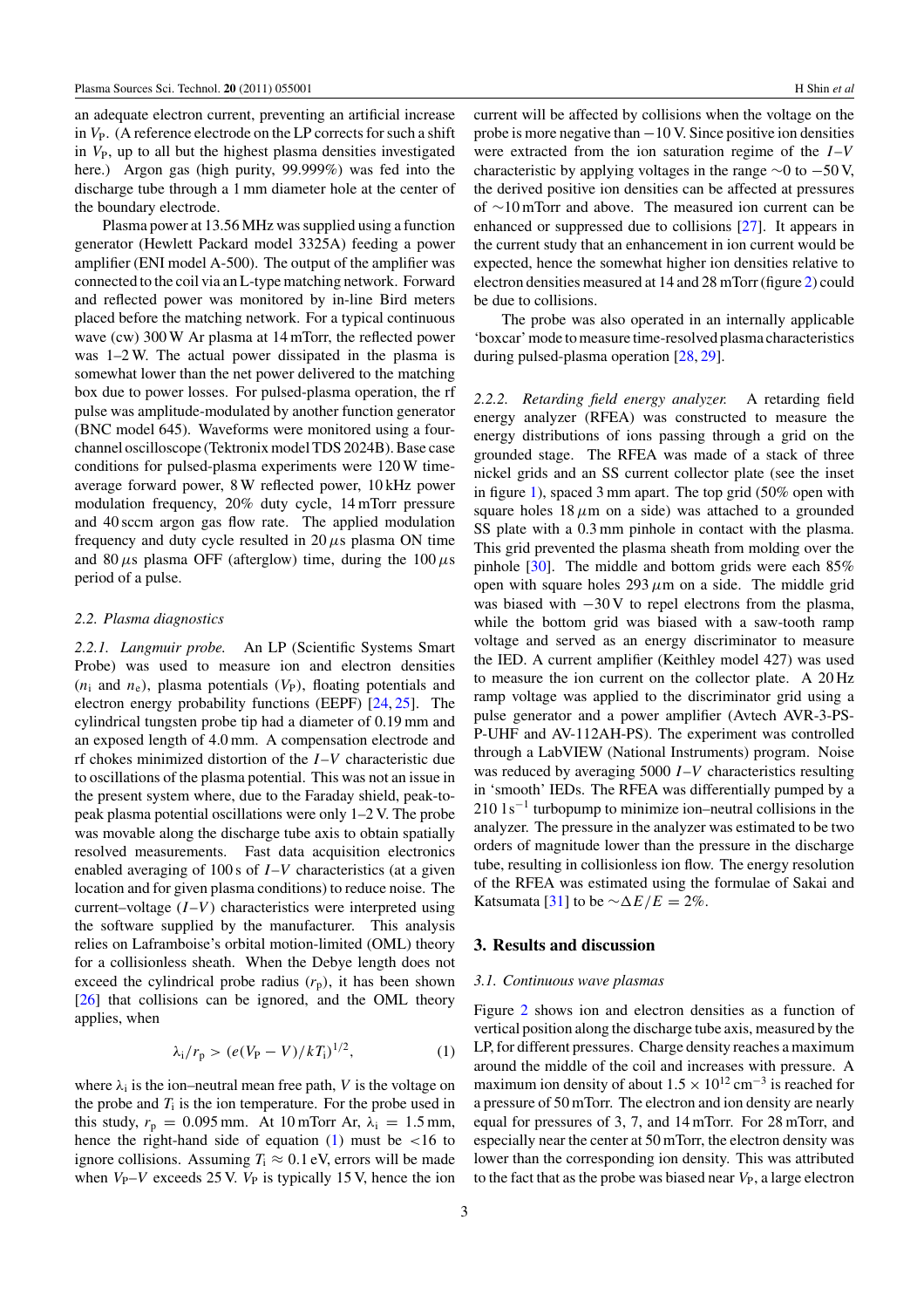<span id="page-3-0"></span>

**Figure 2.** Ion (solid symbols) and electron (open symbols) density as a function of position and pressure measured by the LP for cw plasmas at 300 W and 40 sccm. When in the place of the LP, the RFEA was positioned at  $z = 170$  mm as shown by the arrow. The plasma potential and the electron temperature measured by the LP at  $z = 170$  mm are shown in parentheses next to the corresponding pressure.

current was drawn out of the plasma. Apparently, the grounded surface of the boundary electrode in contact with the plasma was not large enough to compensate for the electron loss at these high densities. (The LP has a reference electrode that senses this imposed shift in  $V_P$  and corrects for it, but only up to the point that the maximum positive voltage on the probe is reached before the correct  $V_P$  is observed.)

 $V_P$  and  $T_e$  measured by the LP at  $z = 170$  mm are shown in parentheses next to the corresponding pressure. With the LP removed, the RFEA was positioned at  $z = 170$  mm. IEDs measured without any applied bias, for cw plasmas at 300 W power and pressures of 7–50 mTorr, were single peaked at energies nearly equal to  $V_P$ , as measured with the LP.

*3.1.1. Effect of continuous dc bias on the boundary electrode.* Figure 3 shows IEDs for 14 mTorr, 300 W cw Ar plasmas for different values of dc bias, applied *continuously* to the boundary electrode. The values of  $V_P$  measured by the LP at the location of the RFEA for each dc bias voltage are shown in figure  $3$  by a vertical dashed line. The measured  $V_P$  values are in excellent agreement with the peak energies of the IED. For positive values of the dc bias,  $V_P$  is raised, shifting the IED to higher energies. For negative dc bias, there is an initial small drop in  $V_P$ , but it saturates as the applied bias becomes more negative. When compared with measurements without dc bias, the peak of the IED shifts by 3 eV, 7 eV and 11 eV for applied dc bias of 4 eV, 8 eV and 12 V, respectively. The 1 V difference between the applied bias and the peak ion energy is probably due to a slight gradient of  $V_P$ . When a negative dc bias is applied, the shift in the peak ion energy saturates at 4 V *lower* than without bias. The shift in  $V_P$  with the application of a dc bias on the boundary electrode is readily understood [\[8,](#page-8-0) [21,](#page-8-0) [22\]](#page-8-0). A positive bias drains electrons from the plasma raising  $V_P$  so that all but the highest energy electrons remain confined in the



**Figure 3.** Normalized IEDs measured in cw plasmas (300 W, 14 mTorr, 40 sccm), for different dc bias voltages applied continuously to the boundary electrode. Plasma potentials  $(V_P)$ measured at the same location by a LP are shown by vertical dashed lines.

plasma. With the application of a small negative bias (less than a few  $T_e$ ) $V_P$  becomes less positive as electron current to the boundary electrode is partially cut off. Larger negative bias on the boundary electrode cuts off all electron current but causes negligible change in the ion current, hardly affecting *V*P, assuming there is no perturbation of the plasma density or  $T_e$ .

## *3.2. Pulsed plasmas*

To obtain nearly monoenergetic ion bombardment it is necessary to reduce the energy spread of ions entering the sheath, as well as maintain a constant sheath potential. Since rf oscillations of the plasma potential are eliminated by the Faraday shield, the spread in the energy of ions entering the sheath scales with  $T_e$  [\[32,](#page-8-0) [33\]](#page-8-0). Hence, lowering  $T_e$  should reduce the energy spread. *T*<sup>e</sup> can be lowered by modulating the plasma power (pulsed plasma). When a dc bias is applied to the boundary electrode under these conditions, ions can be accelerated to a desired energy with a narrow energy spread.

Figure [4](#page-4-0) shows time-resolved LP measurements of electron temperature for different pressures. For a given pressure, *T*<sup>e</sup> increases rapidly after the plasma is turned ON, overshoots and then reaches a steady-state value. The steadystate *T*<sup>e</sup> decreases with increasing pressure, as expected. After the plasma is turned OFF, *T*<sup>e</sup> decreases at a progressively slower rate longer into the afterglow. In addition, *T*<sup>e</sup> decays faster at lower pressure. In Ar plasmas, diffusion to the walls is the dominant cooling mechanism during the afterglow for electrons with energies below the lowest excited state (the  ${}^{3}P_{2}$ ) metastable state at 11.55 eV) [\[34,](#page-8-0) [35\]](#page-8-0). Lower pressure results in faster diffusion rates, and therefore a faster decay of  $T<sub>e</sub>$  in the afterglow.

*3.2.1. Continuous dc bias on the boundary electrode.* Figure [5](#page-4-0) shows IEDs under pulsed-plasma conditions, when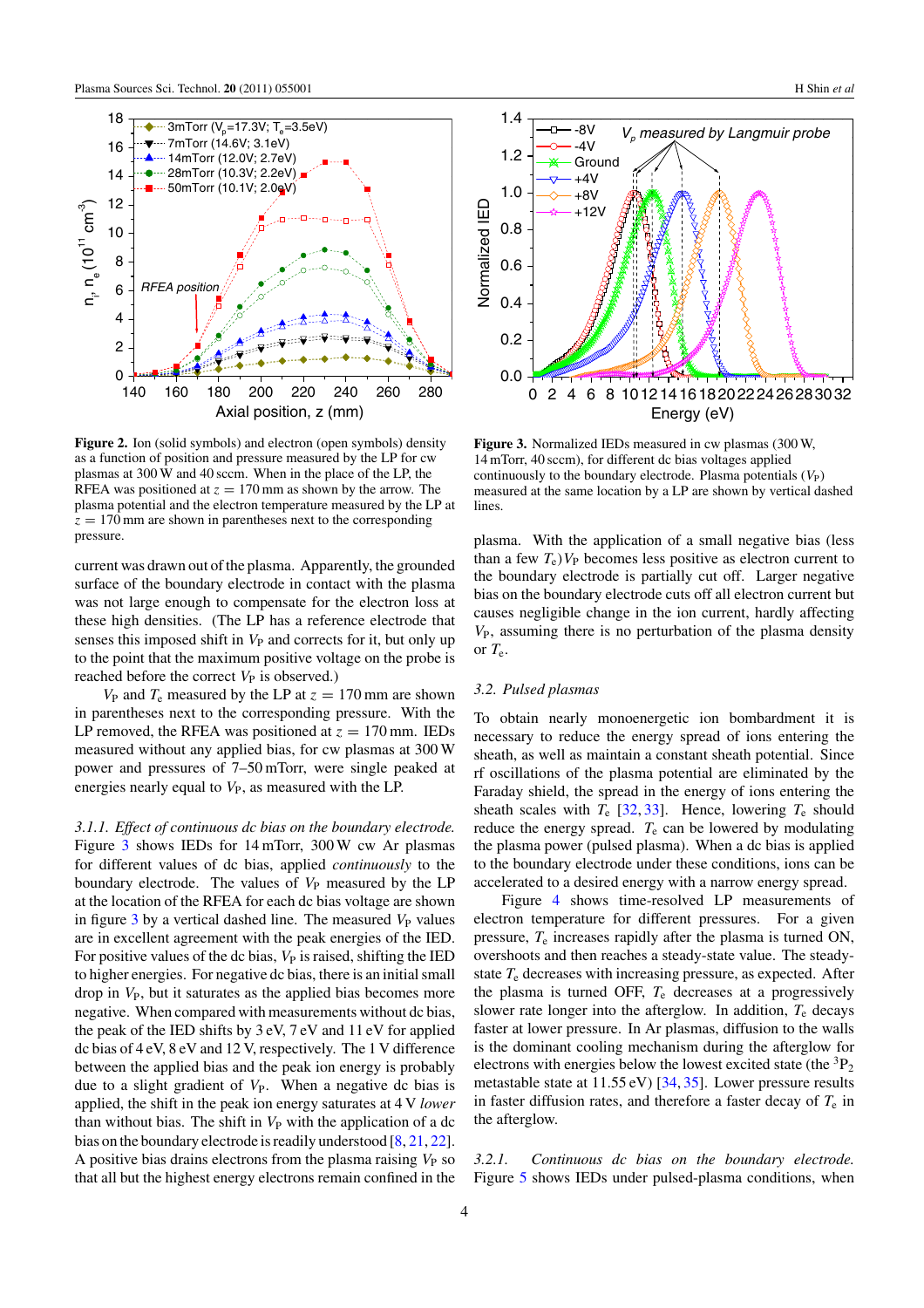<span id="page-4-0"></span>

**Figure 4.** Time-resolved electron temperatures  $(T_e)$  measured by the LP in pulsed Ar plasmas generated at 10 kHz power modulation with 20% duty cycle at different pressures, with 120 W time-average power and 40 sccm gas flow. Solid dots are data for a duty cycle of 50% at 14 mTorr.



**Figure 5.** Normalized IEDs under pulsed-plasma conditions with a dc bias applied continuously on the boundary electrode. Other conditions: 120 W average forward power (8 W reflected), 10 kHz plasma power modulation frequency at 20% of duty cycle, 14 mTorr, 40 sccm.

a dc bias was continuously applied to the boundary electrode. For each value of the dc bias, the IED has two peaks. The broader peaks at higher energy correspond to ions bombarding the substrate when the plasma is ON. The shape and energy of these peaks are nearly identical to those observed in the cw plasma (figure [3\)](#page-3-0). The sharper peaks at lower energy correspond to ions bombarding the substrate during the afterglow. The mean energy of these peaks corresponds to the applied dc bias. In the afterglow,  $V_P$  reaches a very low value in the absence of dc bias. When a positive dc bias is applied, the plasma potential is approximately equal to the dc bias [\[11,](#page-8-0) [36\]](#page-8-0). The width of the IED is much smaller in the afterglow because of the rapid quenching of electron energy



**Figure 6.** IEDs for different pressures under pulsed-plasma conditions with a synchronous +24*.*4 V bias applied on the boundary electrode in the afterglow, over the time window,  $\Delta t_{\rm b} = 45{\text -}95 \,\mu s$ . Other conditions: 10 kHz plasma power modulation frequency at 20% duty cycle, 120 W average power and 40 sccm gas flow. The inset is a timing diagram showing the applied bias in relation to the plasma on and off times.

(i.e. lower  $T_e$ ). Similar results were reported by Xu *et al* who obtained a nearly monoenergetic IED by applying a dc bias in the afterglow of a pulsed capacitively coupled plasma [\[11\]](#page-8-0).

*3.2.2. Synchronous (pulsed) dc bias on the boundary electrode.* While the above approach creates a narrow and tunable IED, it also leaves a broad and not well-controlled population of ions that enter the sheath during the plasma-ON portion of the cycle. One can reduce the energy of these ions below the threshold for most ion-assisted surface reactions by turning off the dc bias voltage during the plasma-ON periods. In the rest of the paper, results are reported from such pulsed-plasma operation with a synchronous (pulsed) positive dc bias applied to the boundary electrode at specified times during the afterglow.

*3.2.2.1. Effect of pressure.* The IEDs measured by applying a *synchronous* bias of +24*.*4 VDC in the afterglow, during the time window  $\Delta t_b = 45{\text -}95 \,\mu s$ , for different values of pressure are shown in figure 6. The inset is a timing diagram showing the applied bias in relation to the plasma on and off times. The sharp peaks at  $\sim$ 22–23 V correspond to the dc bias, while the broader peaks at lower energy arise from the plasma ON portion of the cycle. The broader peaks shift to lower energy as pressure increases, due to a concomitant decrease in  $T<sub>e</sub>$  (in parentheses in figure  $2$ ) and hence  $V_{\rm P}$ .

The most important aspect of the two-peaked IEDs shown in figure 6 is that the spacing between a broad peak and the corresponding sharp peak can be varied by varying the dc bias and reactor pressure. Such control is critical for achieving very high selectivity of etching a film relative to the underlying substrate. The pressure can be chosen so that the low energy peak produces no etching. The dc bias can be chosen such that the high energy peak lies between the thresholds of etching the film and etching the substrate, assuming there is sufficient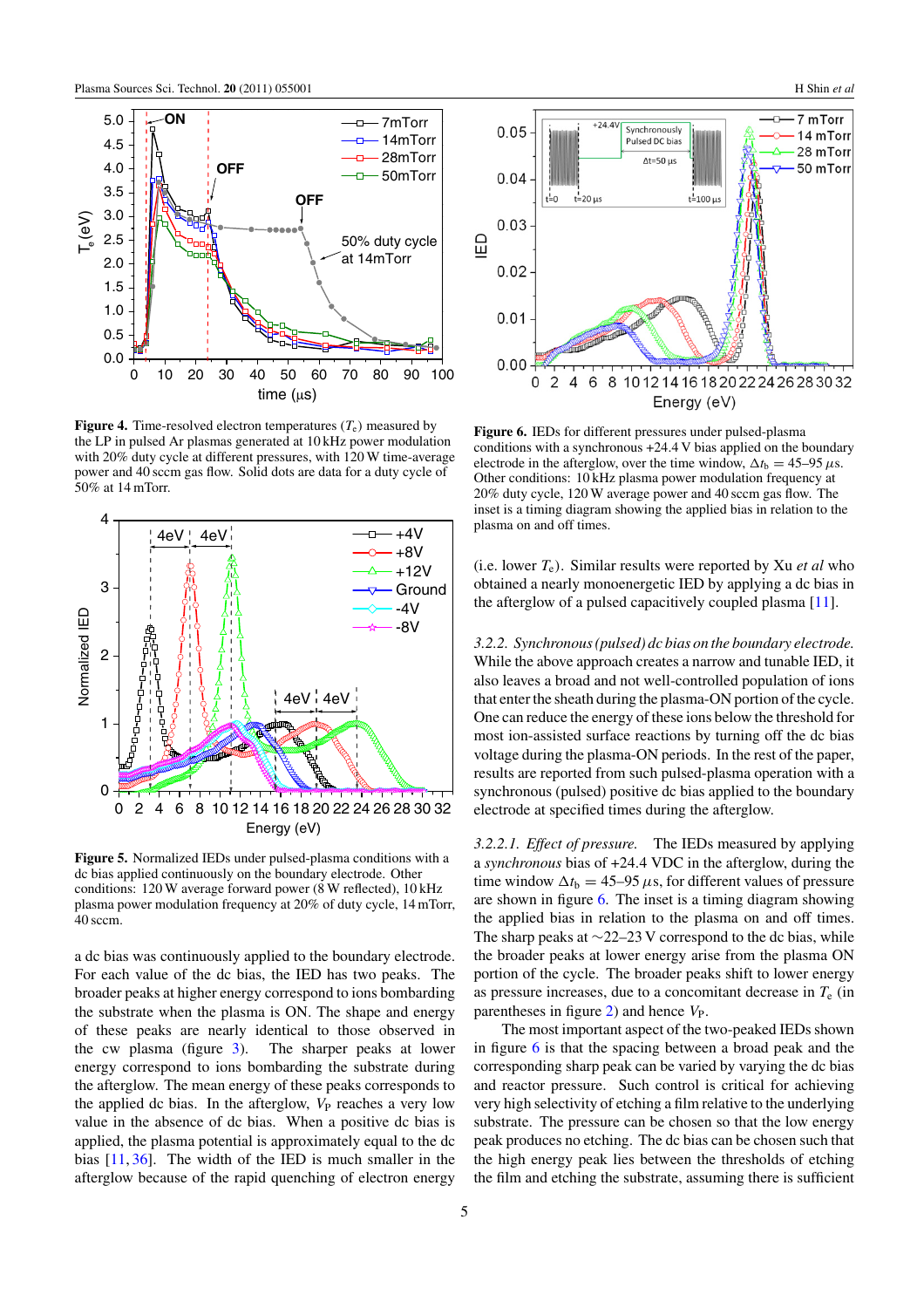<span id="page-5-0"></span>

**Figure 7.** IEDs by applying a synchronous +24*.*4 V dc bias on the boundary electrode during the afterglow of a pulsed plasma for different bias starting times  $t<sub>b</sub>$  and bias time windows,  $\Delta t<sub>b</sub>$ . Other conditions: 120 W average power, 20% duty cycle, 10 kHz modulation frequency, 14 mTorr and 40 sccm. (*a*) Bias starting in the early afterglow:  $t_b = 22 \mu s$ ,  $32 \mu s$ , and  $42 \mu s$ , with  $\Delta t_b = 38 \mu s$ , 28  $\mu$ s, and 18  $\mu$ s, respectively. (*b*) Bias starting in the late afterglow:  $t_b = 50 \,\mu s$ , 60  $\mu s$ , 70  $\mu s$  and 80  $\mu s$ , with  $\Delta t_b = 48 \,\mu s$ , 38  $\mu s$ , 28  $\mu s$ and 18*µ*s, respectively.

separation between these two thresholds. The fraction of ions under each peak can also be optimized by varying the duty cycle of the pulsed plasma and/or the length of time in the afterglow during which the dc bias is applied, as discussed next.

*3.2.2.2. Effect of bias timing in the afterglow.* IEDs in the afterglow were also measured with a synchronous dc bias (+24*.*4 V) applied to the boundary electrode for different start times ( $t_b$ ) and time windows ( $\Delta t_b$ ). The pulsed plasma was generated with 120 W average power, at 10 kHz and 20% duty cycle, 14 mTorr and 40 sccm Ar flow rate. IEDs with the dc bias applied in the early afterglow and late afterglow are shown in figures  $7(a)$  and (*b*), respectively. In figure  $7(a)$  biasing starts at progressively later times in the afterglow and ends 60*µ*s into the pulse (or 40  $\mu$ s into the afterglow), thus  $\Delta t_b$  varies from 18



**Figure 8.** IEDs by applying a synchronous +24*.*4 V dc bias on the boundary electrode during the afterglow of a pulsed plasma for different bias starting times  $t<sub>b</sub>$  but for the same bias time window,  $\Delta t_{\rm b}$ . Other conditions: 120 W average power, 20% duty cycle, 10 kHz modulation frequency, 14 mTorr and 40 sccm. (*a*)  $\Delta t_b = 50 \,\mu s$  ( $t_b = 25 \,\mu s$ , 35  $\mu s$ , and 45  $\mu s$ ). (*b*)  $\Delta t_b = 15 \,\mu s$  $(t_b = 20 \,\mu s, 35 \,\mu s, 50 \,\mu s, 65 \,\mu s$  and 80  $\mu s$ ).

to 38  $\mu$ s. As in figure [6,](#page-4-0) the higher energy peaks correspond to the applied bias, whereas the lower energy peaks correspond to  $V_P$  without bias. When biasing starts at  $t_b = 22 \mu s$  (only 2  $\mu$ s after plasma turn OFF)  $T_e$  is still high (figure [4\)](#page-4-0) resulting in a broader width of the respective high energy peak. As  $t<sub>b</sub>$ is delayed further into the afterglow, *T*<sup>e</sup> decreases and so does the width of the higher energy peaks of the IED. In figure 7(*b*) biasing starts deep into the afterglow when  $T<sub>e</sub>$  changes little with time (figure [4\)](#page-4-0). Therefore, the width of the IED is hardly affected by the biasing starting time  $t<sub>b</sub>$ . In both figures  $7(a)$ and (*b*), the collected ion current is larger as  $\Delta t_b$  increases.

In figure 8  $t<sub>b</sub>$  was varied while keeping a constant  $\Delta t<sub>b</sub>$  of 50  $\mu$ s or 15  $\mu$ s. The average power into the pulsed plasma was 120 W. When the biasing window is long  $(50 \,\mu s)$  compared with the  $T_e$  decay time ( $\sim$ 10 $\mu$ s), the biasing starting time hardly affects the IED (figure  $8(a)$ ). This is because the average *T*<sup>e</sup> over these bias windows are low and roughly equal. When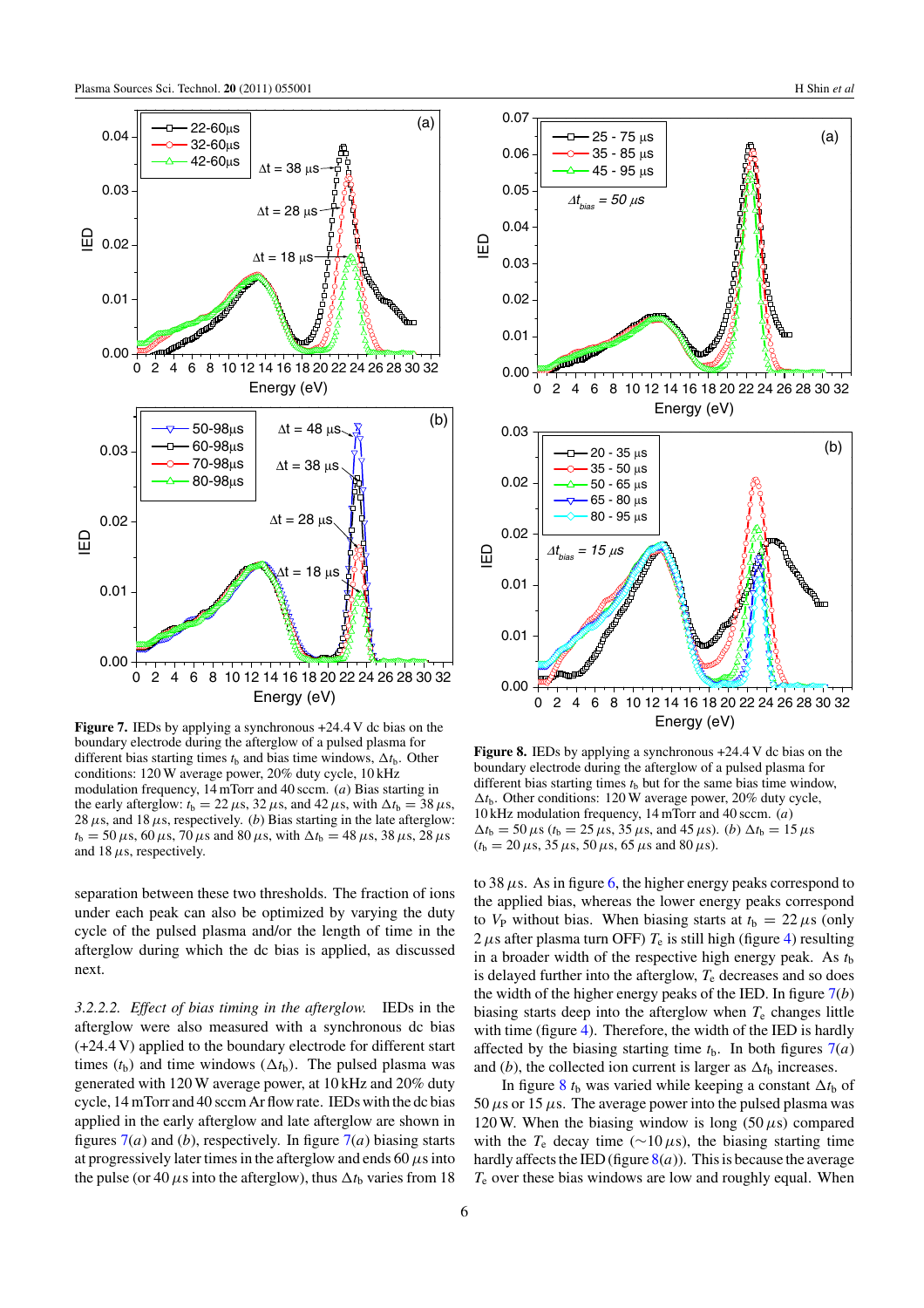

**Figure 9.** IEDs by applying a synchronous +24*.*4 V dc bias during the afterglow of a pulsed plasma for different plasma modulation frequencies. Other conditions: 120 W average power, 20% duty cycle, 14 mTorr and 40 sccm. (*a*) Bias duration  $\Delta t_b = 50 \,\mu s$ , and bias starting times  $t<sub>b</sub>$  are 145  $\mu$ s, 75  $\mu$ s, and 45  $\mu$ s for modulation frequency of 5 kHz, 7.5 kHz and 10 kHz, respectively. (*b*) Normalized IEDs with FWHM of 1.45 eV, 1.63 eV and 1.88 eV, respectively, at 5 kHz, 7.5 kHz and 10 kHz.

 $\Delta t_b$  is short (15  $\mu$ s), however, a biasing starting time in the early afterglow  $(t_b = 20 \,\mu s)$  results in a broad IED peak (figure [8\(](#page-5-0)*b*)). The width of the IED diminishes progressively, as  $t<sub>b</sub>$  is shifted to later times in the afterglow. Again, the width of the IED correlates with *T*<sup>e</sup> during the corresponding biasing window.

Further experiments were conducted varying the plasma power modulation frequency (5, 7.5 and 10 kHz) while keeping a constant  $\Delta t_b = 50 \,\mu s$  (figure 9). The pulsed plasma was generated at 14 mTorr Ar pressure with a 20% duty cycle, and an average power of 120 W. As the modulation frequency decreases (keeping the same duty cycle), the duration of both the active glow and the afterglow increase. In this case,  $t<sub>b</sub>$  was 145 $\mu$ s, 75 $\mu$ s and 45 $\mu$ s for modulation frequency of 5 kHz, 7.5 kHz and 10 kHz, respectively. For all three modulation frequencies, the low energy peaks are nearly identical because of the same average power and accordingly the same  $V_P$  of



**Figure 10.** IEDs by applying a synchronous +24*.*4 V dc bias on the boundary electrode during the afterglow ( $\Delta t_b = 70$  to 98  $\mu$ s) of a pulsed plasma for different duty cycles. Other conditions: 10 kHz power modulation frequency, 14 mTorr and 40 sccm. The average power was 120 W and 280 W for 20% and 50% duty cycle, respectively.

the active glow under constant pressure. On the other hand, the higher energy peak becomes narrower and smaller as the modulation frequency decreases because the plasma decays for a longer period at a lower modulation frequency, resulting in a lower  $T_e$  and  $n_i$ . The narrowing of the FWHM of the peak with decreasing modulation frequency is more clearly shown by the normalized curves of figure 9(*b*).

IEDs for 14 mTorr Ar pulsed plasmas at two different duty cycles (20% and 50%) are shown in figure 10. A synchronous dc bias of  $+24.4$  V was applied from 70 to 98  $\mu$ s in the afterglow. The average power was 120 W and 280 W for 20% and 50% duty cycle, respectively at 10 kHz modulation frequency. The area under the peaks is higher for the longer duty cycle. The higher energy peak has a smaller width for 20% duty cycle since the plasma decays for longer time resulting in a lower  $T_e$  and  $V_p$ . Unlike the 20% duty cycle case,  $T_e$  is still considerably high during the application of bias for the 50% duty cycle, as shown in figure [4,](#page-4-0) resulting in a residual  $V_P$  that is as high as 3.7 V, compared with only 1.9 V for the 20% duty cycle. This difference in the residual  $V_P$  explains the different widths of the respective IEDs in figure 10.

The area under the peak of the IED is proportional to the ion charge collected during the biasing window. This charge was estimated using the Bohm flux of ions  $J_0 = en_s u_B$ , where  $n<sub>s</sub>$  is the ion density at the sheath edge and  $u<sub>B</sub>$  is the Bohm velocity and the known biasing times. Using the measured ion density  $n_b$  ( $n_s = 0.6n_b$ ) and electron temperature averaged over the duration of the bias, the estimated ion charge was indeed found to be proportional to the area under the respective peaks of figures [7–](#page-5-0)10.

*3.2.3. Energy spread of the IED.* The full width at half maximum (FWHM) of the peaks corresponding to the applied dc bias increases with pressure from 1.7 eV at 7 mTorr to 2.5 eV at  $50 \text{ mTorr}$  (figure [6\)](#page-4-0). These peaks are much tighter than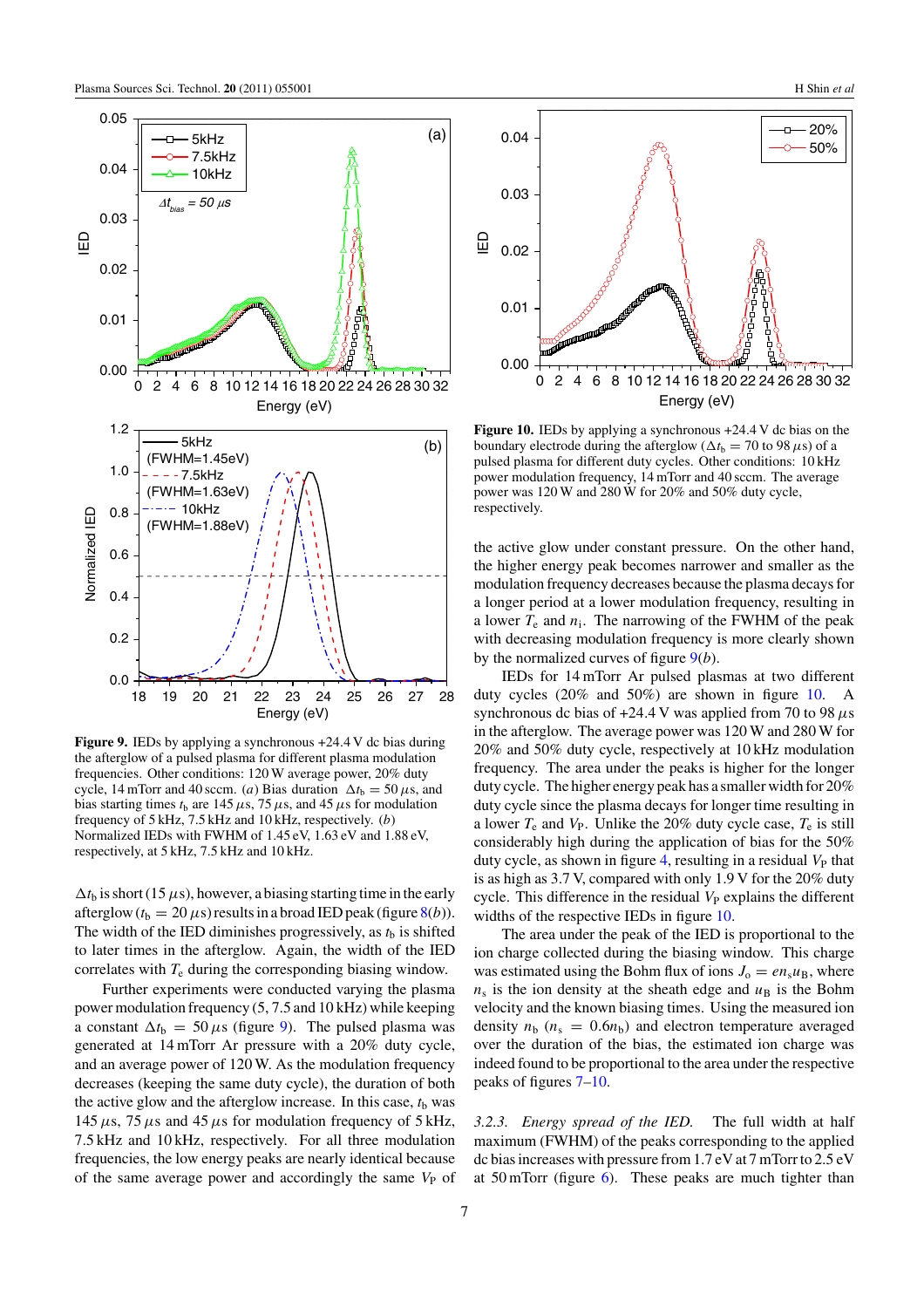those of the ions from the active glow with no bias, though still broader than the energy resolution of the RFEA. The latter was estimated to be  $\Delta E/E \sim 2\%$ , [\[31\]](#page-8-0) or a FWHM of 0.5 eV for  $E = 25$  V. Collisions in the differentially pumped RFEA can be ignored, since the local pressure was about two orders of magnitude lower than the discharge pressure, making the ion mean free path (∼15 cm corresponding to the highest plasma pressure used) much longer than the analyzer length of ∼1 cm.

Some ion–neutral collisions do occur in the sheath. These could contribute to the 'tail' of the IED to the left of the peaks at higher pressures, but are not expected to be the major cause of the observed widths of 1.7 to 2.5 eV in the afterglow. For instance, the ion mean free path at 14 mTorr is about  $\lambda_i$  = 0.2 cm which is a factor of 10 larger than the sheath width ( $s \sim 200 \,\mu$ m, estimated from the Child law [\[1\]](#page-8-0)). This results in an ion collision probability  $P_c = 1 - \exp(-\frac{s}{\lambda_i})$  of ∼10%. Note that the plasma density increases strongly with pressure, causing the sheath width to decrease, counteracting the decrease in mean free path with pressure. Ion–neutral collisions in the presheath can contribute significantly to the spread of the IED. Depending on the ion collisionality, the FWHM of the IED can be several  $T_e$  (see figure 4 of [\[33\]](#page-8-0)).

Transient perturbations caused by the application and cessation of a dc bias pulse during the afterglow may also be contributing to the broadening of the IED. Figure 11 shows time-dependent LP *I*–*V* characteristics recorded during the afterglow period for two different dc biasing starting times, 30  $\mu$ s (figure 11(*a*)) and 70  $\mu$ s (figure 11(*b*)). Regardless of the biasing starting time, there is a ∼10 *µ*s period during which the shape of the *I*–*V* curve transitions from one with a well defined  $V_P$  at low potential to one with a similar shape but shifted by ∼21 V, corresponding to the *V*<sub>P</sub> with the dc bias ON. During the transition, the plasma seems to be undergoing a complex adjustment, which can even give rise to instabilities (note the oscillations in the current at  $4-6 \mu s$  after the application of the dc bias pulse). Similar effects occur when the bias pulse extinguishes. During these periods there is rapid expansion and contraction of the sheath above the RFEA as well as transient charging and discharging of the insulating alumina tube that contains the plasma. Therefore ions crossing the sheath above the RFEA during these periods will experience transients in *V*<sup>P</sup> which could contribute to the observed small amount of broadening of the IEDs.

## **4. Conclusions**

A retarding field energy analyzer was employed to study ion energy distributions on a grounded substrate in contact with a Faraday-shielded argon inductively coupled plasma, sustained in a cylindrical discharge tube. Both cw and power modulated (pulsed) plasmas were investigated. A movable Langmuir probe was used to measure space- and time-resolved plasma parameters (electron and ion density, electron temperature, plasma potential) along the axis of the discharge tube. For a cw plasma without any bias voltage applied, the IED exhibited a single peak at  $V_P$ . The peak ion energy decreased with increasing pressure (7–50 mTorr) following the decrease in *V*P. The single-peaked IED shifted to higher energies by the



**Figure 11.** LP *I*–*V* curves during the afterglow of a pulsed plasma. A dc bias pulse was applied synchronously, starting at 30*µ*s and ending at  $\overline{58 \mu s}$  (*a*), or starting at 70  $\mu s$  and ending at 98  $\mu s$  (*b*). *I*–*V* characteristics before, during, and after dc biasing, are shown as dotted, solid, and dashed–dotted curves, respectively. Other conditions: 120 W average power, 20% duty cycle, 10 kHz modulation frequency, 14 mTorr and 40 sccm.

application of a *continuous* positive dc bias on a 'boundary electrode' in contact with the plasma. The energy shift was controlled by the value of the boundary voltage and followed the change in  $V_P$ , as measured by the LP.

The application of a dc bias on the boundary electrode under pulsed-plasma conditions resulted in a double-peaked IED. One relatively broad peak corresponded to ions bombarding the substrate during the plasma ON phase of the cycle, while the second sharper peak corresponded to the applied dc bias voltage. By employing a pulsed plasma and a (pulsed) synchronous dc bias on the boundary electrode during the afterglow, the energies of the two peaks, as well as the separation between the peaks, could be precisely controlled. This is important for practical etching processes which require very high selectivity. The full width at half maximum of the sharp peak correlated with the electron temperature during the afterglow. The FWHM could be made smaller by extending the afterglow duration (smaller duty ratio or smaller plasma power modulation frequency), applying the synchronous dc bias at later times in the afterglow, or extending the time